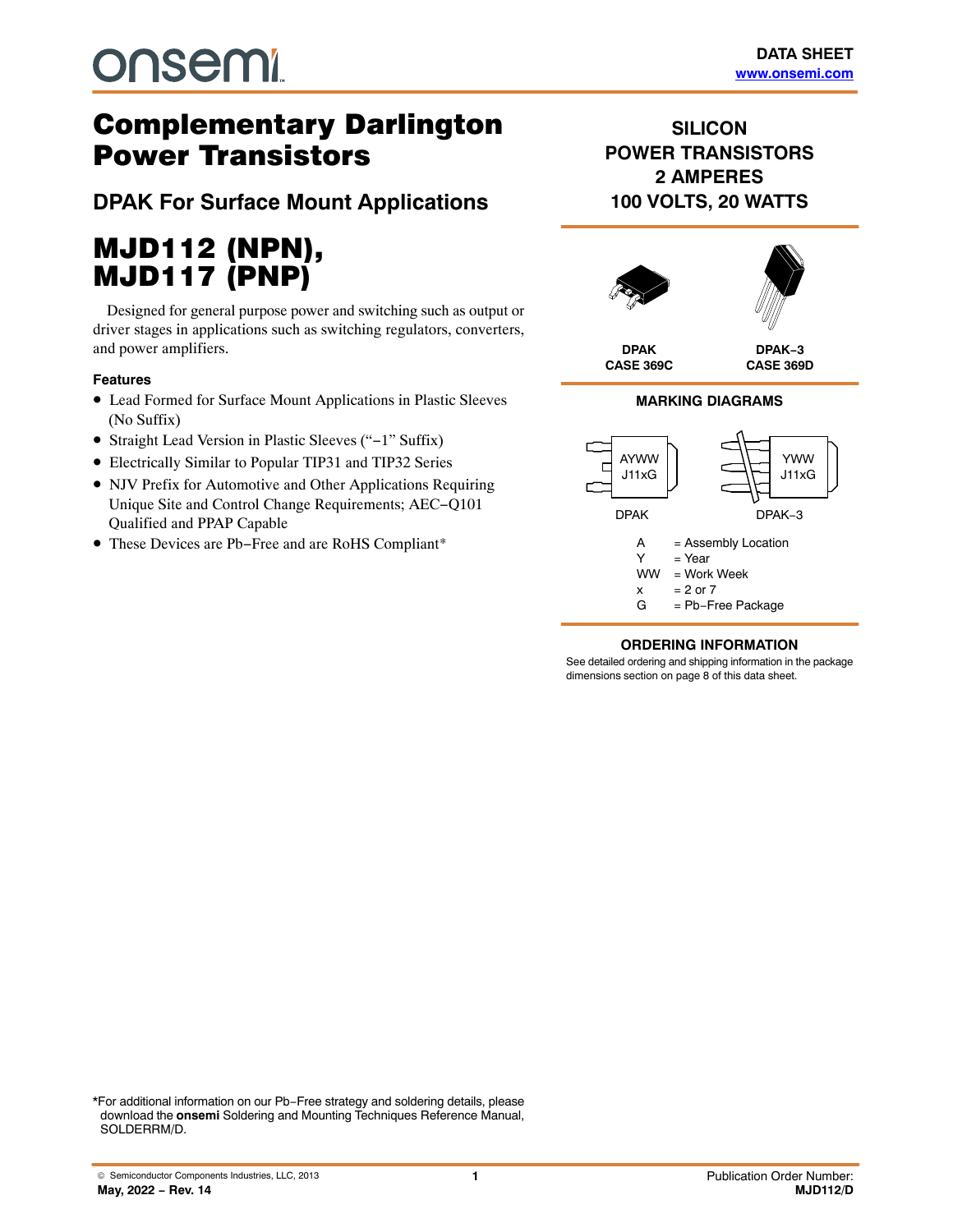#### **MAXIMUM RATINGS**

| Rating                                                                               | Symbol                   | <b>Max</b>          | Unit                 |
|--------------------------------------------------------------------------------------|--------------------------|---------------------|----------------------|
| Collector-Emitter Voltage                                                            | <b>V<sub>CEO</sub></b>   | 100                 | Vdc                  |
| Collector-Base Voltage                                                               | $V_{CB}$                 | 100                 | Vdc                  |
| Emitter-Base Voltage                                                                 | $V_{EB}$                 | 5                   | Vdc                  |
| <b>Collector Current</b><br>Continuous<br>Peak                                       | l <sub>C</sub>           | $\overline{c}$<br>4 | Adc                  |
| <b>Base Current</b>                                                                  | l <sub>B</sub>           | 50                  | mAdc                 |
| <b>Total Power Dissipation</b><br>@ T <sub>C</sub> = 25 °C<br>Derate above 25°C      | $P_D$                    | 20<br>0.16          | W<br>$W$ /°C         |
| <b>Total Power Dissipation (Note1)</b><br>@ $T_A = 25^{\circ}C$<br>Derate above 25°C | $P_D$                    | 1.75<br>0.014       | W<br>$W$ / $\circ$ C |
| Operating and Storage Junction Temperature Range                                     | $T_J$ , $T_{\text{stg}}$ | $-65$ to $+150$     | $^{\circ}$ C         |

Stresses exceeding those listed in the Maximum Ratings table may damage the device. If any of these limits are exceeded, device functionality should not be assumed, damage may occur and reliability may be affected.

#### **THERMAL CHARACTERISTICS**

| <b>Characteristic</b>                            |                        | Max  | Unit          |
|--------------------------------------------------|------------------------|------|---------------|
| Thermal Resistance, Junction-to-Case             | $R_{\theta \text{JC}}$ | 6.25 | $\degree$ C/W |
| Thermal Resistance, Junction-to-Ambient (Note 1) | $R_{\theta$ JA         | 71.4 | $\degree$ C/W |

1. These ratings are applicable when surface mounted on the minimum pad sizes recommended.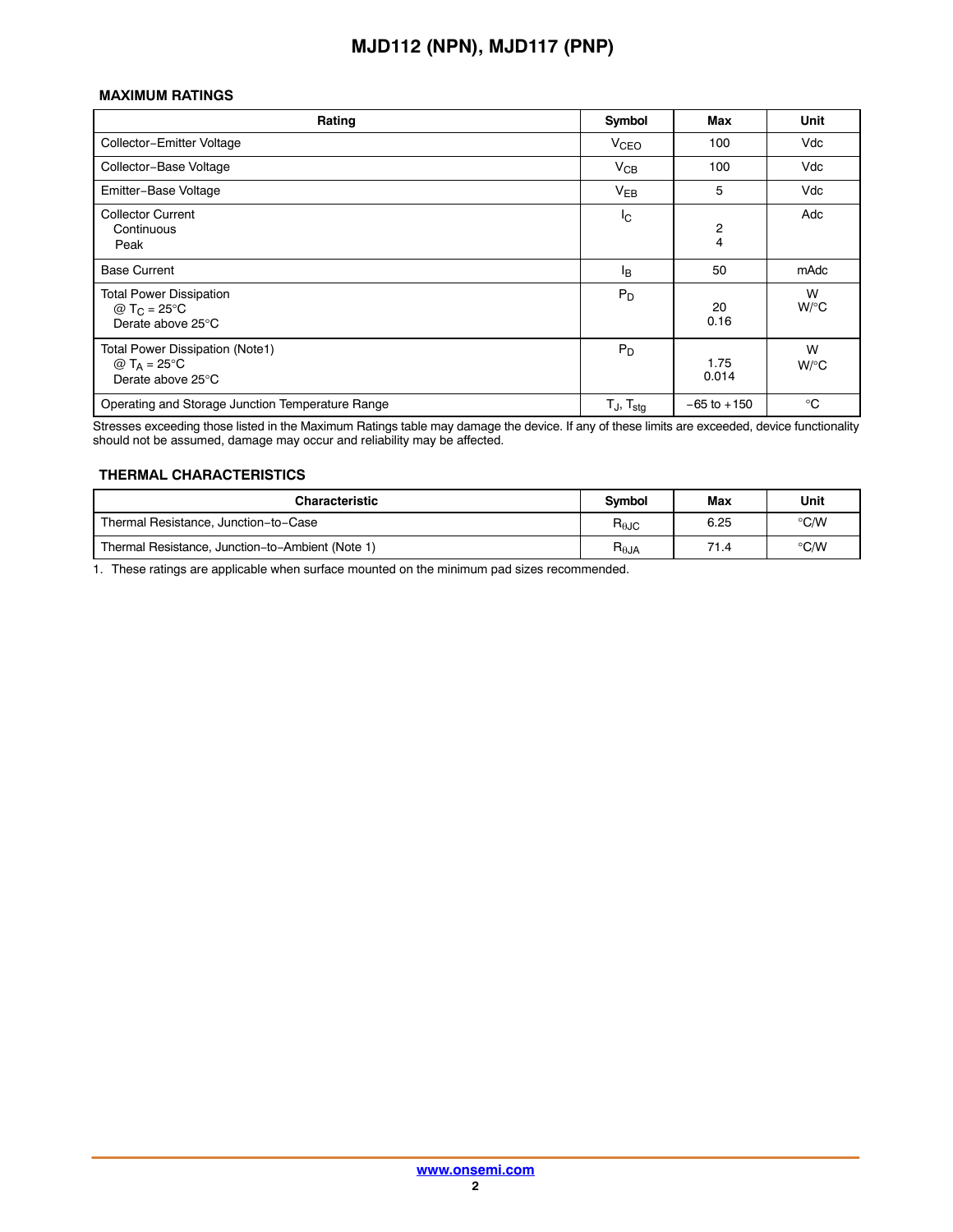#### ÊÎ ÊÎ ÎÎÎÎÎÎ AL TERNEZIE ERIN LITÎN AL TILVI ANARA ANARANAA AANARÎ C unless otherwise noted)

| <b>Characteristic</b>                                                                                                             | Symbol           | Min                                                  | Max                            | Unit       |
|-----------------------------------------------------------------------------------------------------------------------------------|------------------|------------------------------------------------------|--------------------------------|------------|
| <b>OFF CHARACTERISTICS</b>                                                                                                        |                  |                                                      |                                |            |
| Collector-Emitter Sustaining Voltage (Note 2)<br>$(l_C = 30 \text{ m}$ Adc, $l_B = 0$ )                                           | $V_{CEO(sus)}$   | 100                                                  | $\equiv$                       | Vdc        |
| <b>Collector Cutoff Current</b><br>$(V_{CE} = 50$ Vdc, $I_B = 0$ )                                                                | I <sub>CEO</sub> | $\overline{\phantom{a}}$                             | 20                             | μAdc       |
| <b>Collector Cutoff Current</b><br>$(V_{CB} = 100$ Vdc, $I_E = 0$ )                                                               | ICBO             | $\overline{\phantom{0}}$                             | 20                             | uAdc       |
| <b>Emitter Cutoff Current</b><br>$(V_{BE} = 5$ Vdc, $I_C = 0$ )                                                                   | $I_{EBO}$        | $\overline{\phantom{0}}$                             | $\overline{c}$                 | mAdc       |
| <b>Collector-Cutoff Current</b><br>$(V_{CB} = 80$ Vdc, $I_E = 0)$                                                                 | I <sub>CBO</sub> | $\equiv$                                             | 10                             | uAdc       |
| <b>Emitter-Cutoff Current</b><br>$(V_{BE} = 5$ Vdc, $I_C = 0$ )                                                                   | <b>IEBO</b>      | $\equiv$                                             | $\overline{2}$                 | mAdc       |
| <b>ON CHARACTERISTICS</b>                                                                                                         |                  |                                                      |                                |            |
| DC Current Gain<br>$(I_C = 0.5$ Adc, $V_{CE} = 3$ Vdc)<br>$(I_C = 2$ Adc, $V_{CE} = 3$ Vdc)<br>$(I_C = 4$ Adc, $V_{CE} = 3$ Vdc)  | $h_{FE}$         | 500<br>1000<br>200                                   | $\equiv$<br>12,000<br>$\equiv$ |            |
| Collector-Emitter Saturation Voltage<br>$(I_C = 2 \text{ Adc}, I_B = 8 \text{ m} \text{Adc})$<br>$(I_C = 4$ Adc, $I_B = 40$ mAdc) | $V_{CE(sat)}$    | $\overline{\phantom{a}}$<br>$\equiv$                 | $\overline{c}$<br>3            | Vdc        |
| Base-Emitter Saturation Voltage<br>$(I_C = 4$ Adc, $I_B = 40$ mAdc)                                                               | $V_{BE(sat)}$    | $\overline{\phantom{0}}$                             | $\overline{4}$                 | Vdc        |
| Base-Emitter On Voltage<br>$(I_C = 2$ Adc, $V_{CE} = 3$ Vdc)                                                                      | $V_{BE(on)}$     | $\equiv$                                             | 2.8                            | Vdc        |
| <b>DYNAMIC CHARACTERISTICS</b>                                                                                                    |                  |                                                      |                                |            |
| Current-Gain - Bandwidth Product<br>$(I_C = 0.75$ Adc, $V_{CE} = 10$ Vdc, $f = 1$ MHz)                                            | $f_T$            | 25                                                   | $\equiv$                       | <b>MHz</b> |
| Output Capacitance<br>$(V_{CB} = 10$ Vdc, $I_E = 0$ , f = 0.1 Mhz)<br>MJD117, NJVMJD117T4G<br>MJD112, NJVMJD112G, NJVMJD112T4G    | $C_{ob}$         | $\overline{\phantom{m}}$<br>$\overline{\phantom{0}}$ | 200<br>100                     | pF         |

\*These ratings are applicable when surface mounted on the minimum pad sizes recommended.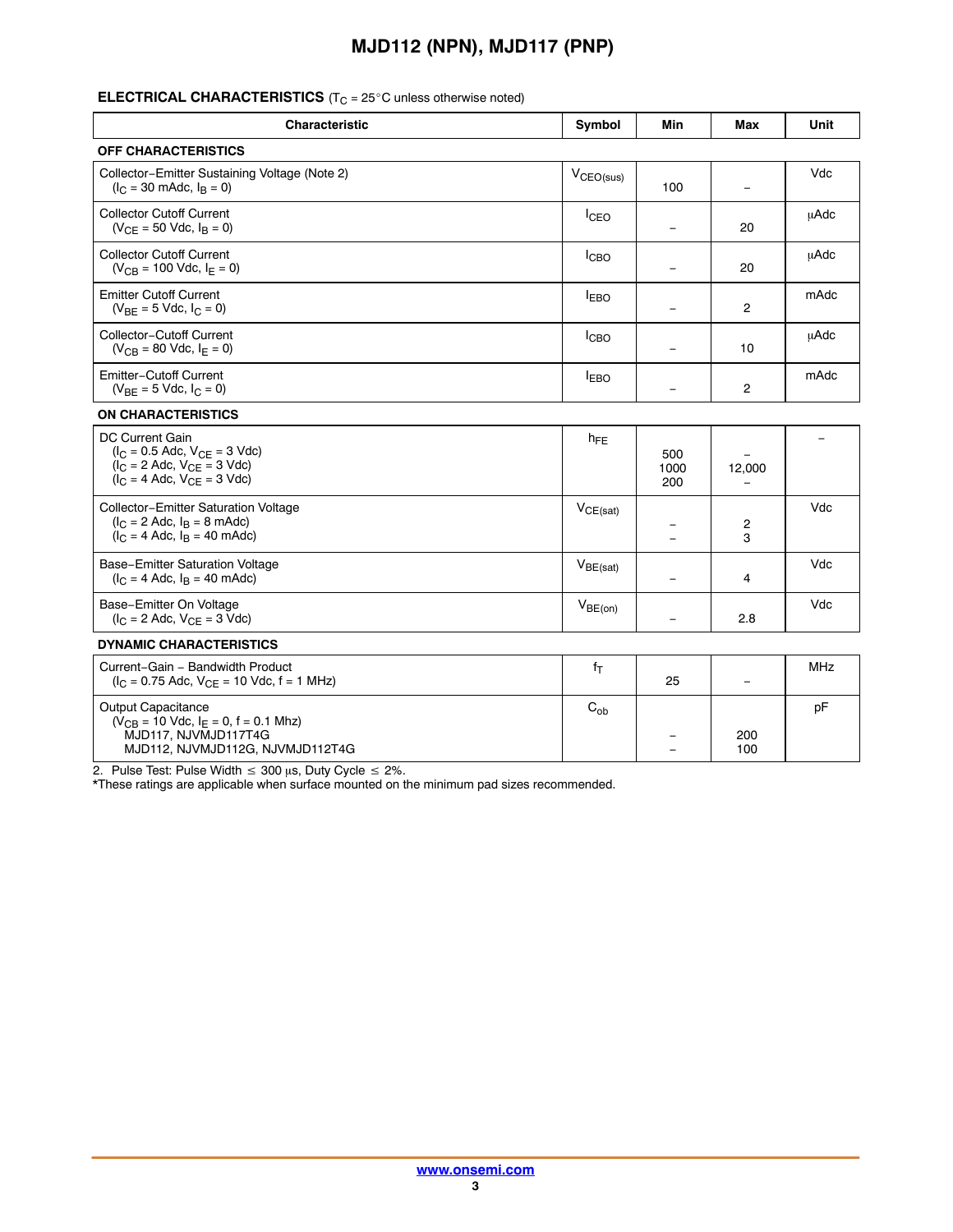





**Figure 3. Thermal Response**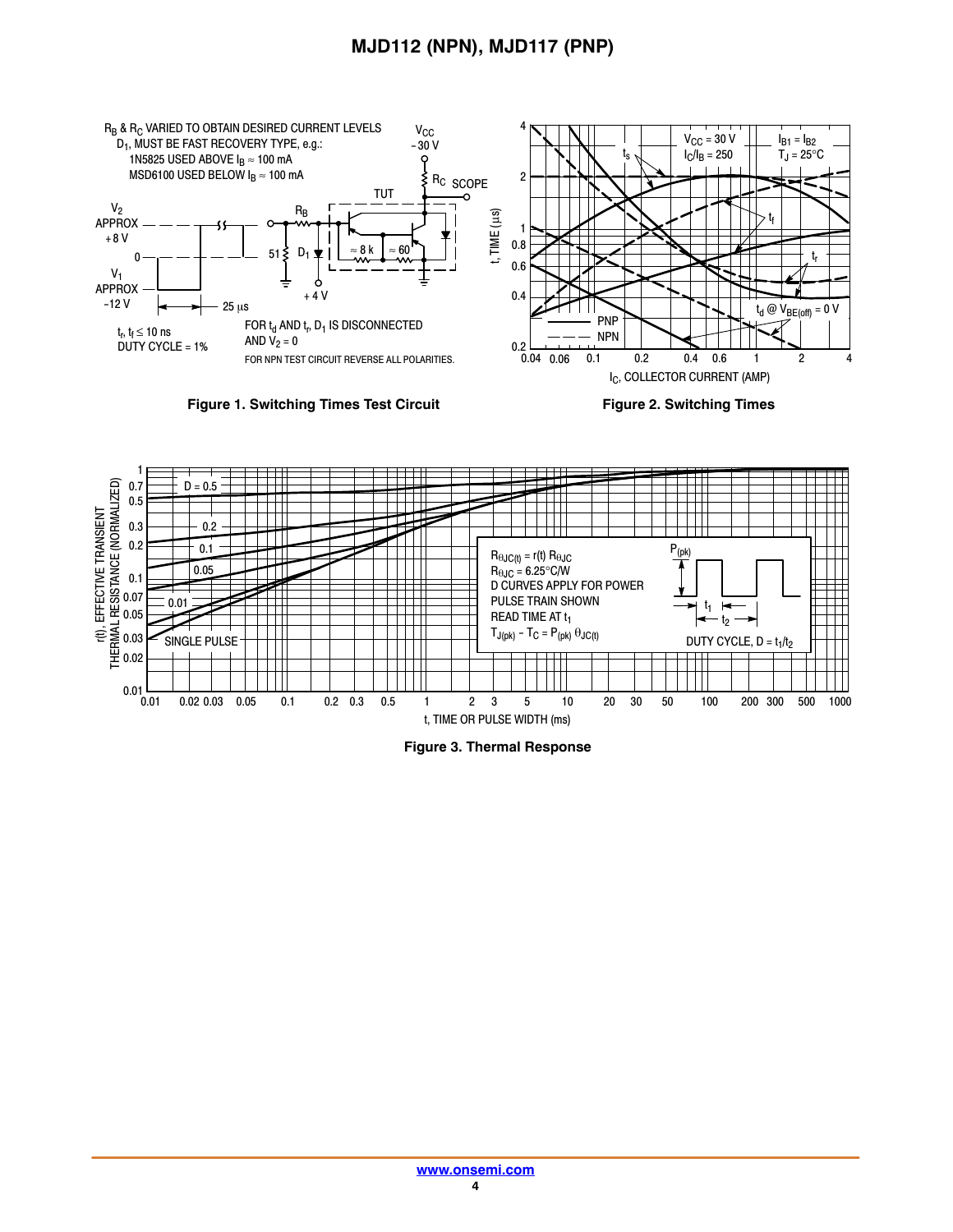#### **ACTIVE−REGION SAFE−OPERATING AREA**



**Figure 4. Maximum Rated Forward Biased Safe Operating Area**



**Figure 5. Power Derating**

There are two limitations on the power handling ability of a transistor: average junction temperature and second breakdown. Safe operating area curves indicate  $I_C - V_{CE}$ limits of the transistor that must be observed for reliable operation; i.e., the transistor must not be subjected to greater dissipation than the curves indicate. Example 1. The data of Figures 5 and 6 is based on  $T_{J(pk)} = 150^{\circ}$  C; T<sub>C</sub>

is variable depending on conditions. Second breakdown pulse limits are valid for duty cycles to 10% provided pulse limits are valid for duty cycles to 10% provided  $T_{J(pk)} < 150^{\circ}$ C.  $T_{J(pk)}$  may be calculated from the data in Figure 4. At high case temperatures, thermal limitations will reduce the power that can be handled to values less than the limitations imposed by second breakdown.

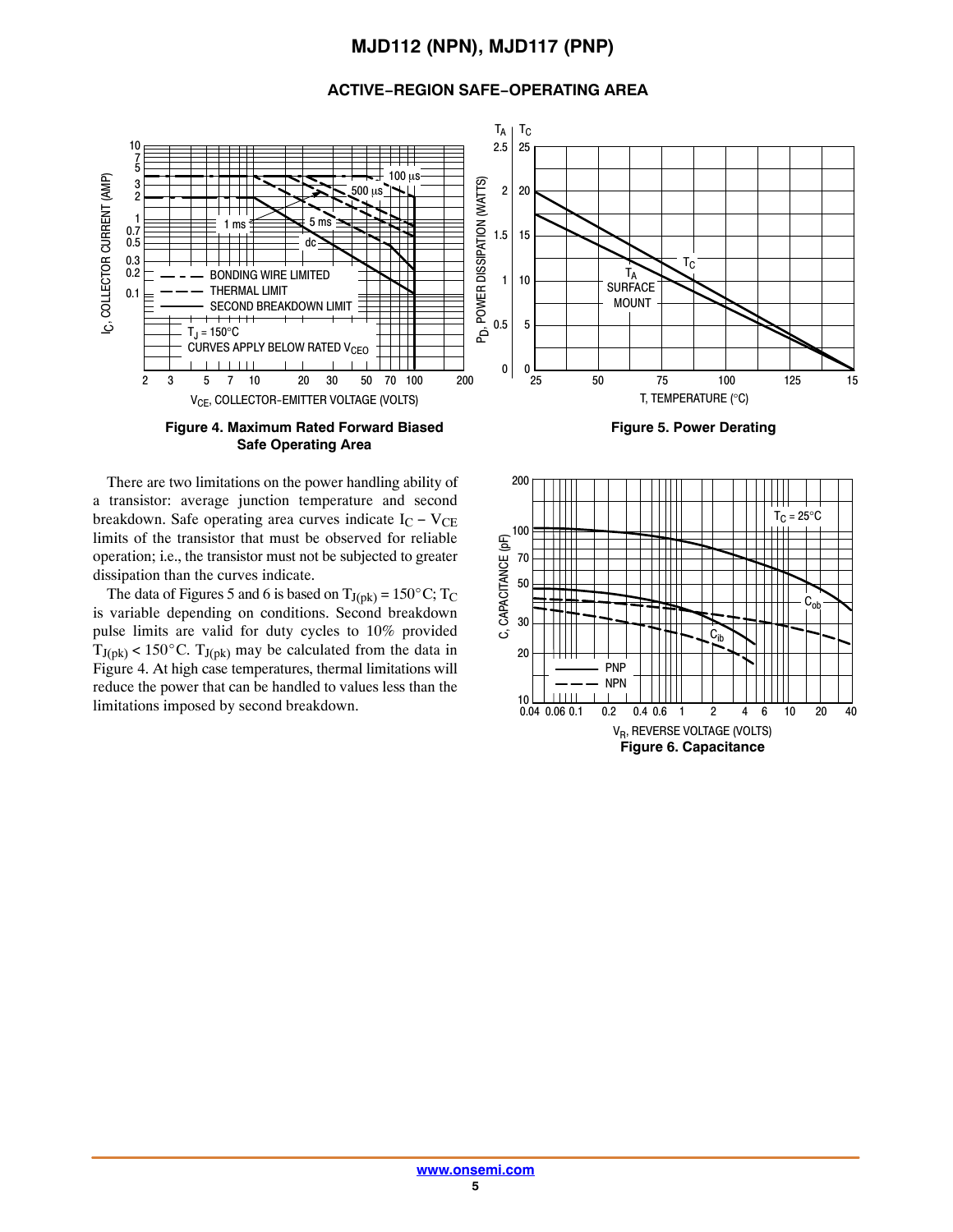#### **TYPICAL ELECTRICAL CHARACTERISTICS**

**NPN MJD112** PNP MJD117









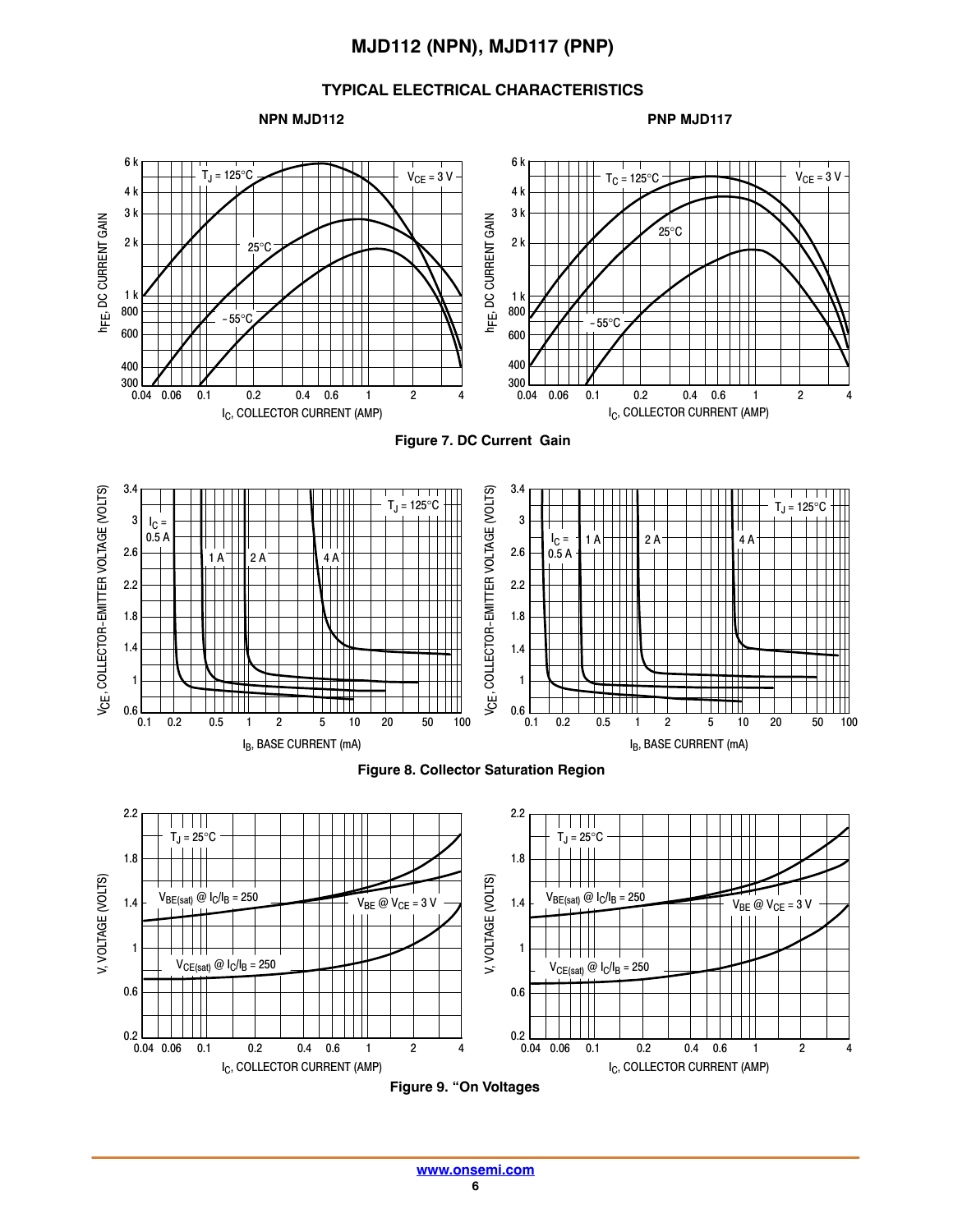#### **NPN MJD112** PNP MJD117











**Figure 12. Darlington Schematic**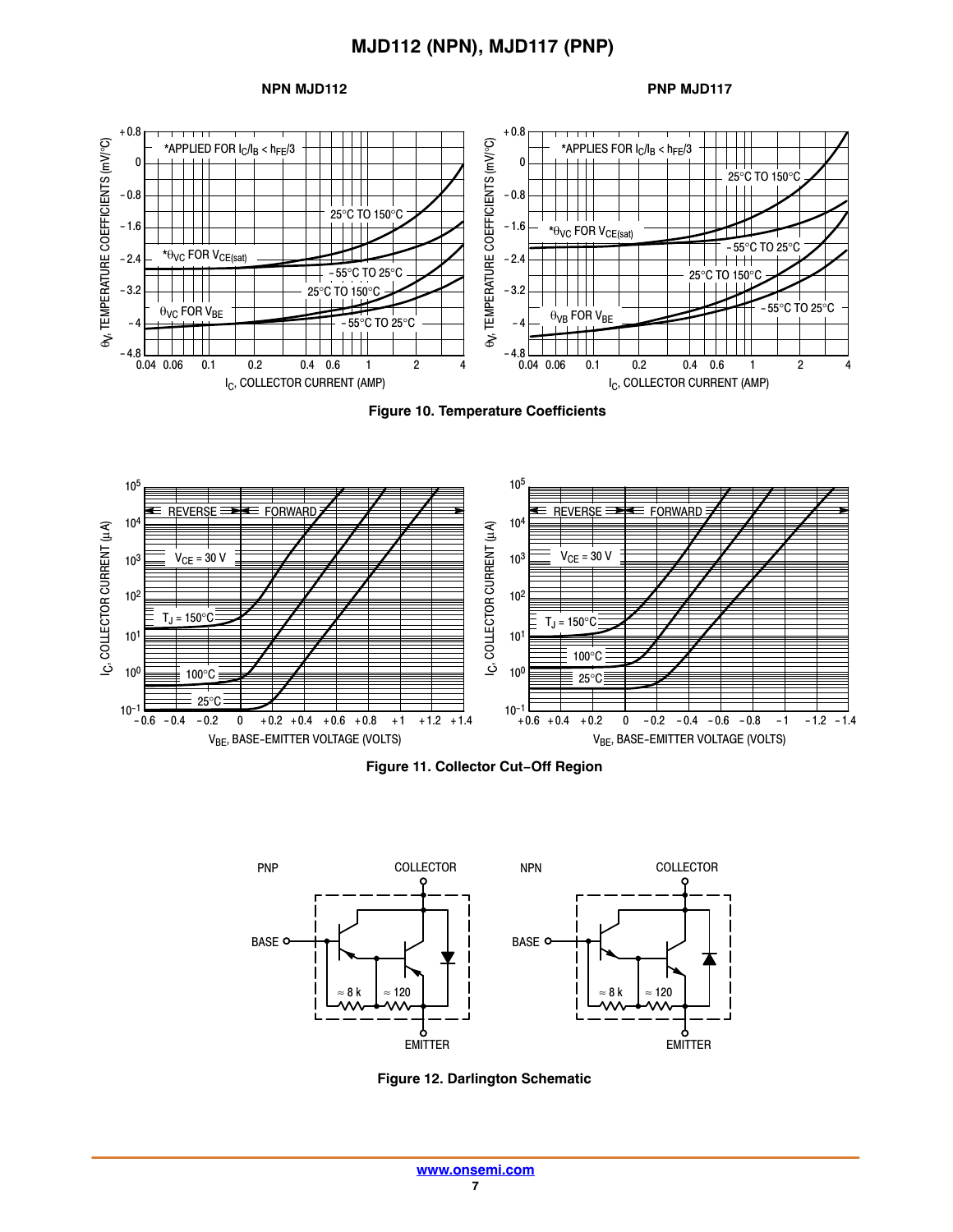#### <span id="page-7-0"></span>**ORDERING INFORMATION**

| <b>Device</b>  | Package Type             | Package | Shipping <sup><math>\dagger</math></sup> |
|----------------|--------------------------|---------|------------------------------------------|
| <b>MJD112G</b> | <b>DPAK</b><br>(Pb-Free) | 369C    | 75 Units / Rail                          |
| NJVMJD112G*    | <b>DPAK</b><br>(Pb-Free) | 369C    | 75 Units / Rail                          |
| MJD112-1G      | DPAK-3<br>(Pb-Free)      | 369D    | 75 Units / Rail                          |
| MJD112RLG      | <b>DPAK</b><br>(Pb-Free) | 369C    | 1,800 Tape & Reel                        |
| MJD112T4G      | <b>DPAK</b><br>(Pb-Free) | 369C    | 2,500 Tape & Reel                        |
| NJVMJD112T4G*  | <b>DPAK</b><br>(Pb-Free) | 369C    | 2,500 Tape & Reel                        |
| <b>MJD117G</b> | <b>DPAK</b><br>(Pb-Free) | 369C    | 75 Units / Rail                          |
| MJD117-1G      | DPAK-3<br>(Pb-Free)      | 369D    | 75 Units / Rail                          |
| MJD117RLG      | <b>DPAK</b><br>(Pb-Free) | 369C    | 1,800 Tape & Reel                        |
| MJD117T4G      | <b>DPAK</b><br>(Pb-Free) | 369C    | 2,500 Tape & Reel                        |
| NJVMJD117T4G*  | <b>DPAK</b><br>(Pb-Free) | 369C    | 2,500 Tape & Reel                        |

†For information on tape and reel specifications, including part orientation and tape sizes, please refer to our Tape and Reel Packaging Specifications Brochure, BRD8011/D.

\*NJV Prefix for Automotive and Other Applications Requiring Unique Site and Control Change Requirements; AEC−Q101 Qualified and PPAP Capable.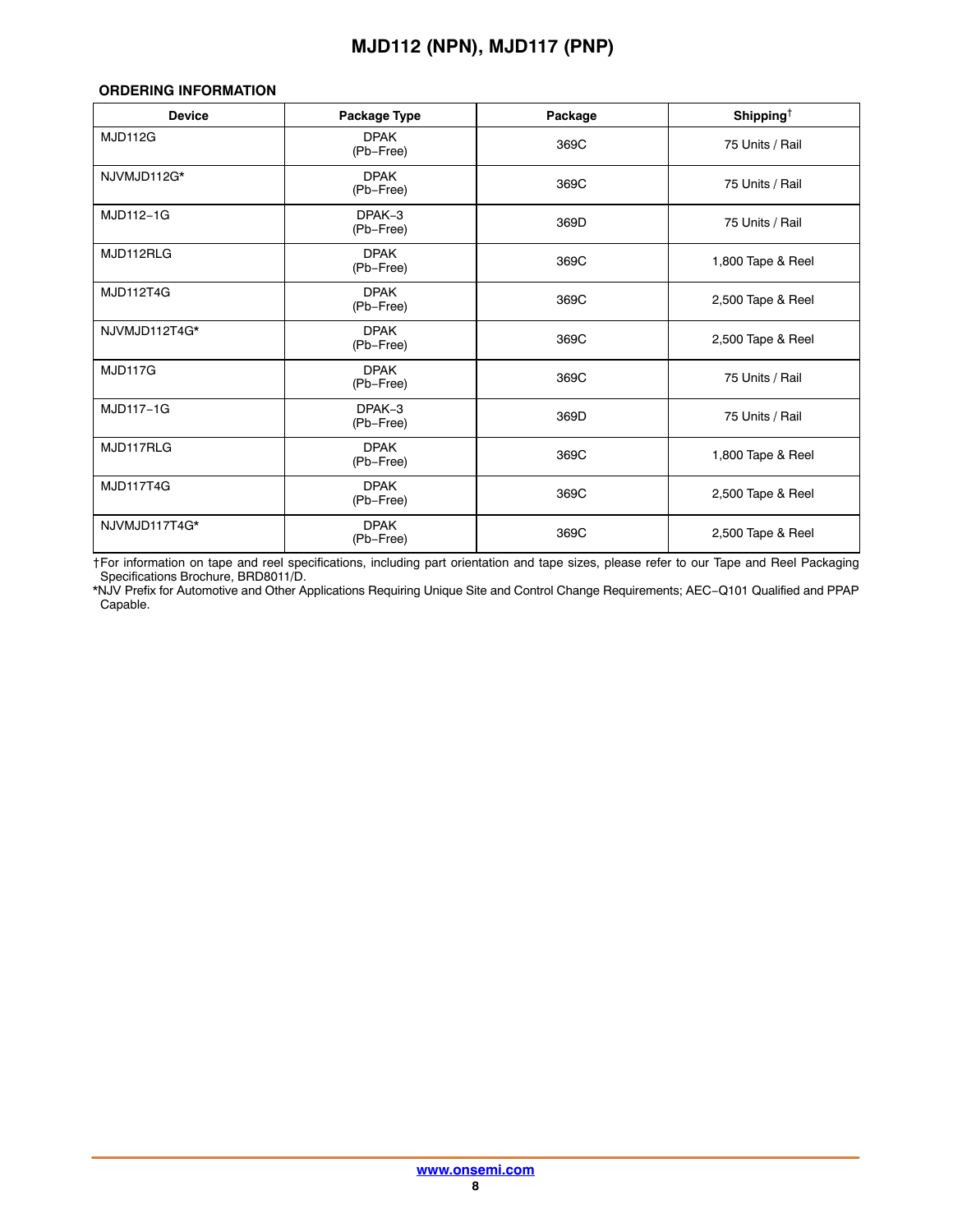#### **PACKAGE DIMENSIONS**



**Z BOTTOM VIEW**



#### **SOLDERING FOOTPRINT\***



\*For additional information on our Pb−Free strategy and soldering details, please download the **onsemi** Soldering and Mounting Techniques Reference Manual, SOLDERRM/D.

- NOTES: 1. DIMENSIONING AND TOLERANCING PER ASME
- Y14.5M, 1994. 2. CONTROLLING DIMENSION: INCHES.
- 3. THERMAL PAD CONTOUR OPTIONAL WITHIN DI-
- MENSIONS b3, L3 and Z.<br>4. DIMENSIONS D AND E DO NOT INCLUDE MOLD<br>FLASH, PROTRUSIONS, OR BURRS. MOLD<br>FLASH, PROTRUSIONS, OR GATE BURRS SHALL NOT EXCEED 0.006 INCHES PER SIDE.
- 5. DIMENSIONS D AND E ARE DETERMINED AT THE OUTERMOST EXTREMES OF THE PLASTIC BODY.
- 6. DATUMS A AND B ARE DETERMINED AT DATUM
- PLANE H. 7. OPTIONAL MOLD FEATURE.

|                | <b>INCHES</b> |       | <b>MILLIMETERS</b> |       |
|----------------|---------------|-------|--------------------|-------|
| DIM            | MIN           | MAX   | MIN                | MAX   |
| А              | 0.086         | 0.094 | 2.18               | 2.38  |
| A <sub>1</sub> | 0.000         | 0.005 | 0.00               | 0.13  |
| b              | 0.025         | 0.035 | 0.63               | 0.89  |
| b2             | 0.028         | 0.045 | 0.72               | 1.14  |
| bЗ             | 0.180         | 0.215 | 4.57               | 5.46  |
| c              | 0.018         | 0.024 | 0.46               | 0.61  |
| c2             | 0.018         | 0.024 | 0.46               | 0.61  |
| D              | 0.235         | 0.245 | 5.97               | 6.22  |
| Е              | 0.250         | 0.265 | 6.35               | 6.73  |
| e              | 0.090 BSC     |       | 2.29 BSC           |       |
| н              | 0.370         | 0.410 | 9.40               | 10.41 |
| L              | 0.055         | 0.070 | 1.40               | 1.78  |
| L1             | 0.114 REF     |       | <b>REF</b><br>2.90 |       |
| L2             | 0.020 BSC     |       | BSC<br>0.51        |       |
| L3             | 0.035         | 0.050 | 0.89               | 1.27  |
| L4             |               | 0.040 |                    | 1.01  |
| z              | 0.155         |       | 3.93               |       |

STYLE 1: PIN 1. BASE

<sup>2.</sup> COLLECTOR 3. EMITTER

<sup>4.</sup> COLLECTOR